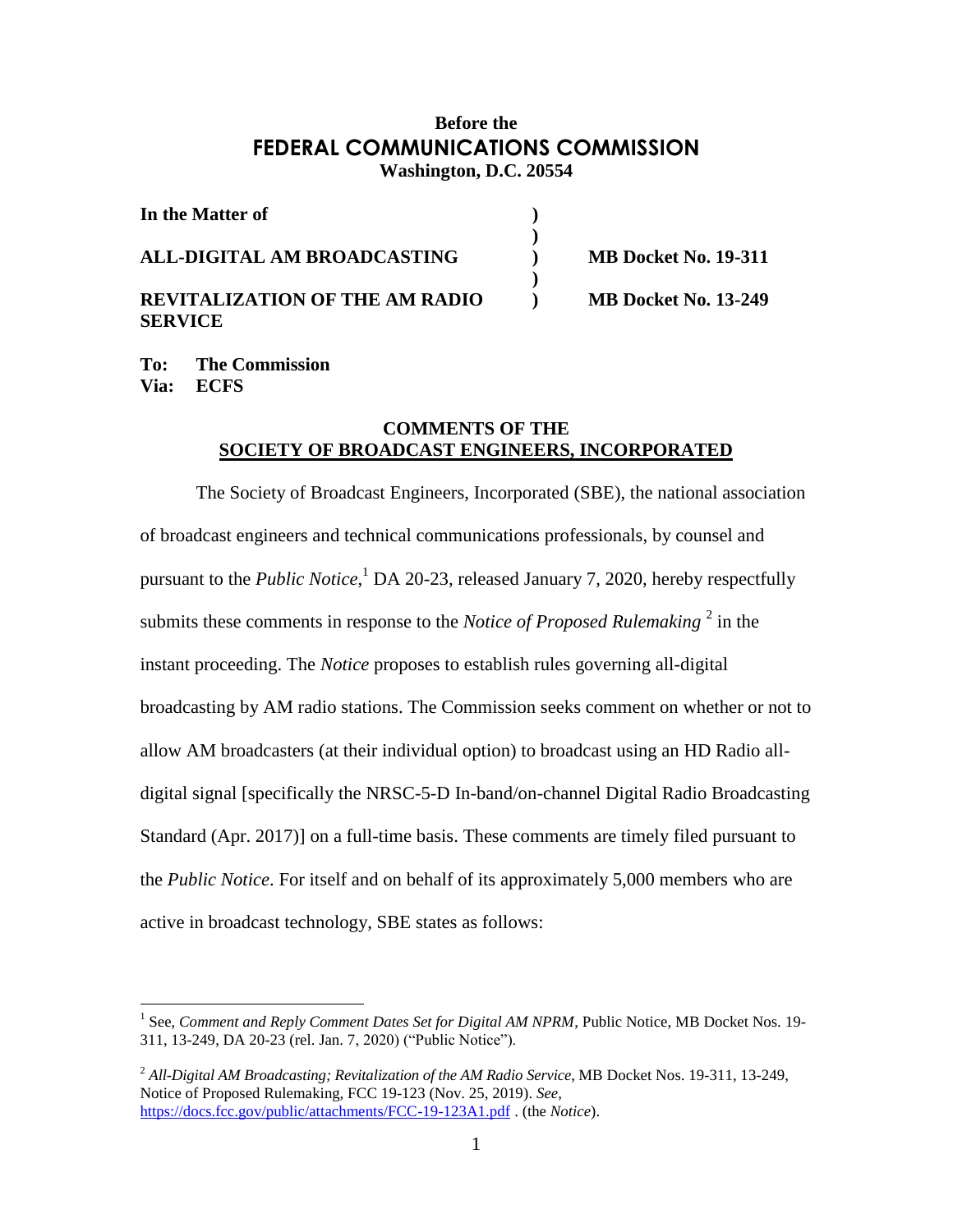1. It is gratifying that the Commission is faithfully continuing the effort commenced in this proceeding almost seven years ago, to enable AM broadcasters to survive economically and to better serve the public, thereby advancing the Commission's fundamental goals of localism, competition, and diversity in broadcast media. SBE favors the instant proposal to permit, but not require, all AM stations to operate in full digital mode. Presently, AM stations have two choices: broadcast using either analog emissions, or with a hybrid analog/digital signal. The *Notice* in this proceeding suggests a third option: broadcasting using an all-digital signal.<sup>3</sup> This would not be mandatory, but entirely optional, at the discretion of the individual licensee. This is the proper regulatory step: SBE views, and has viewed the current MA1 (hybrid) mode as a temporary step toward authorizing the full-digital MA3 mode. MA1 was never intended to be the ultimate goal, because it does not offer AM licensees the full benefits of digital broadcasting. This proceeding is refreshing, because it signals to the broadcasting industry that: (1) the Commission views AM revitalization as an ongoing, long-term project with many different regulatory contributors to a return to viability of the AM Service;<sup>4</sup> and (2) the Commission is now willing to examine directly the exceptionally

 $3 \text{ In } 2002$ , the Commission approved the IBOC digital radio system originally developed by iBiquity, now called HD Radio. The HD Radio system has two AM service modes: hybrid (MA1) and all-digital (MA3). MA1 consists of a combination of analog and digital signals, with the analog signal typically occupying a center band of 5 kHz and digital carriers on either side of and beneath the analog signal. In MA3, there is no modulated analog carrier and the digital carriers are moved toward center frequency with increased power, resulting in what FCC claims is a more robust digital signal that is less susceptible to first, second or third adjacent channel interference. The downside: an analog receiver cannot receive an all-digital MA3 signal, so the disincentive to short-term conversion by AM licensees to all-digital is obvious.

<sup>4</sup> In the *First Report and Order* in this proceeding, [Revitalization of the AM Radio Service, *First Report and Order, Further Notice of Proposed Rule Making, and Notice of Inquiry*, 30 FCC Rcd 12145 (2015)] the Commission implemented some opportunities for AM broadcasters, including the ability of *some* AM licensees to acquire FM translators for use with their stations. It also eliminated the "ratchet rule" so as to allow a Class A or B station to make facility changes without offsetting that benefit by having to demonstrate that the improvements will result in an overall reduction in the amount of skywave interference caused to certain other AM stations. The Commission also permitted AM stations to use Modulation Dependent Carrier Level ("MDCL") control technologies or algorithms that vary either the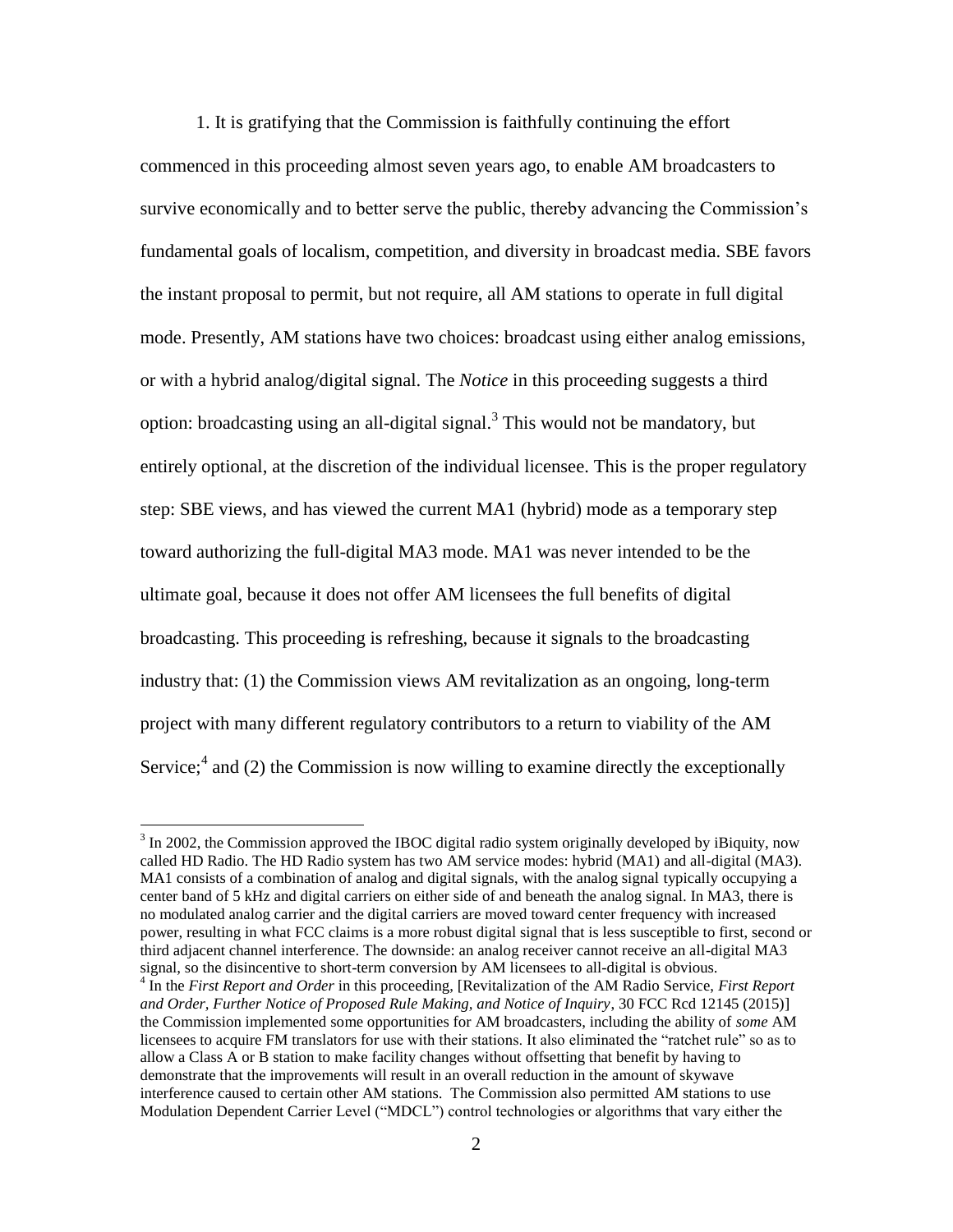challenging issue of ambient noise in the AM Broadcast Band that stands to derail any effort at AM Revitalization unrelated to the issue of overcoming ambient, mediumfrequency noise levels. SBE initially feared that the addition of FM translators for some AM stations would constitute the apex of the Commission's plan for meaningful AM revitalization. That fear is now, gratefully, largely allayed. However, SBE urges that the Commission, should it take the further deregulatory action taken in this proceeding, not become complacent that it will have addressed sufficiently the issue of ambient noise in the AM Broadcast Band specifically, and in the Medium Frequency (MF) bands generally. That issue is the most urgent problem facing AM broadcasting, and it is determinative of the future of MF AM Broadcasting in the United States.

2. The Commission has on numerous occasions acknowledged the adverse effect

on AM broadcast station audiences from man-made radio frequency interference. As the

Commission recently stated in a 2007 Docket <sup>5</sup> proceeding:

 $\overline{a}$ 

During all hours of operations, increasing electromagnetic interference to AM transmissions emanates from power lines, electronics equipment such as computers and televisions, fluorescent and neon lighting and dimmers used for incandescent lighting, electric motors, traffic signal sensors, RF from cable lines and equipment, and certain kinds of medical equipment. In addition, some commenters have argued that the introduction of in-band, on-channel ("IBOC") digital radio broadcast transmissions will create a new factor of interference to AM listeners, particularly to those tuned to low power AM stations that operate on channels adjacent to those of 50 kW stations which have initiated IBOC operations.<sup>6</sup>

carrier power level or both the carrier and sideband power levels as a function of the modulation level. This has allowed AM licensees to reduce power consumption while maintaining audio quality and their licensed station coverage areas. The Commission also modified the daytime community coverage requirement for licensed AM facilities only, to require that the station's predicted or measured daytime 5 mV/m contour encompass only either 50 percent of the population or 50 percent of the area of the community of license. All of these actions have been helpful and have contributed to alleviation of the economic conditions facing AM licensees. Together, these actions have been most helpful, and contribute to a solution. But none, individually or in the aggregate, is sufficient (so far) in order to declare victory.

<sup>5</sup> *See*, MB Docket No. 07-172, *Notice of Proposed Rule Making*, Amendment of Service and Eligibility Rules for FM Broadcast Translators, FCC 07-144, released August 15, 2007.

<sup>&</sup>lt;sup>6</sup> With respect to the reference in the above quote to IBOC interference to analog AM operations, SBE is aware of concerns, beginning in or about 2008 that digital operation by geographically proximate, highpowered AM IBOC broadcast stations caused serious interference to lower-powered, analog AM stations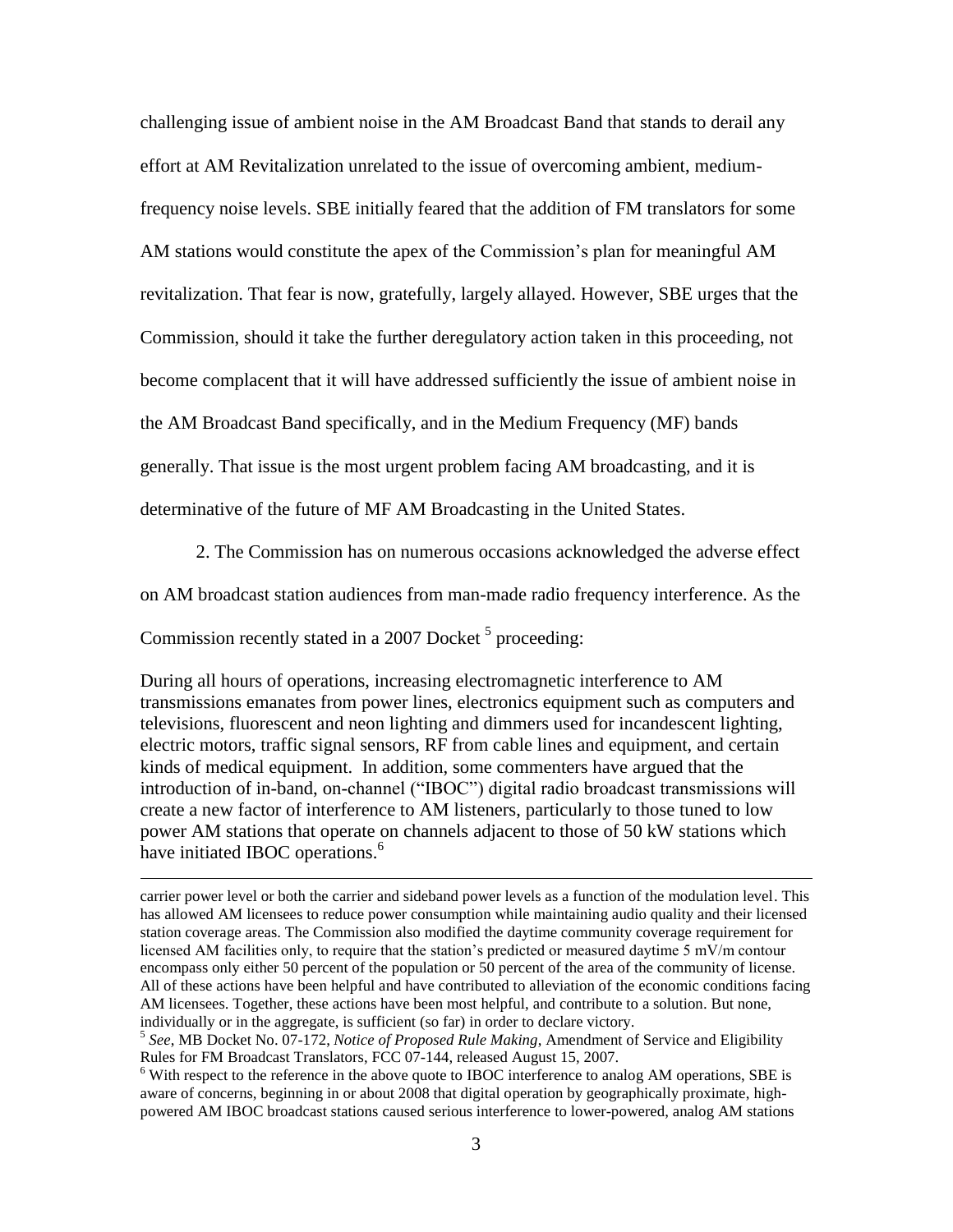The Commission's rules governing radio-frequency noise emissions from unlicensed devices such as those cited in the above quote are largely unenforceable, given the volume of emitters and the difficulty in locating an individual interference source. The Commission does not have the resources to address RF interference caused by unlicensed devices deployed after the point of sale. Unless RF noise generators are appropriately regulated *ex ante*, before the point of sale, there is no effective way to retain control of the RF environment and to limit perceived, substantial increases in ambient noise after the emitters are deployed ubiquitously.

3. The instant proceeding looks for the first time at a potential solution to high ambient noise levels in the medium-frequency (MF) band. This is a positive step, since it acknowledges that high ambient noise levels now are a significant source of AM broadcast reception interference and that a solution is a part of any effort to revitalize the AM Service. SBE would suggest, however, that (1) high ambient noise levels at MF are not a "given;" (2) that improvement in regulation of the RF environment in the AM Broadcast Band is possible and urgent; and (3) that, while it is reasonable to implement technological methods to allow AM stations to respond to the presently very high ambient noise levels in the MF bands, the Commission should retain a focus on a longerterm plan to reduce ambient RF noise in those bands. All-digital is a method of

on the same channel or adjacent channels. In March of 2007, the Commission adopted a *Second Report and Order* in MM Docket No. 99-325, which adopted rules to allow radio broadcasters to provide digital radio transmissions to listeners on their licensed channels. An argument heard often in 2008 was that the unintended adverse consequence of this new technology was interference to low-power AM stations. The issue does not seem to be as current concern. However, SBE urges the Commission to determine through further studies the aggregate effect, if any, of increased digital operation and the effect on those AM stations which cannot bear the cost or who must for economic reasons await further conversion of AM receivers to enable digital emission reception, and which must and will continue to broadcast in analog mode for the near future. This is not a matter that can be evaluated based on complaints received by the Commission. AM listeners do not complain of interference. They simply utilize other media.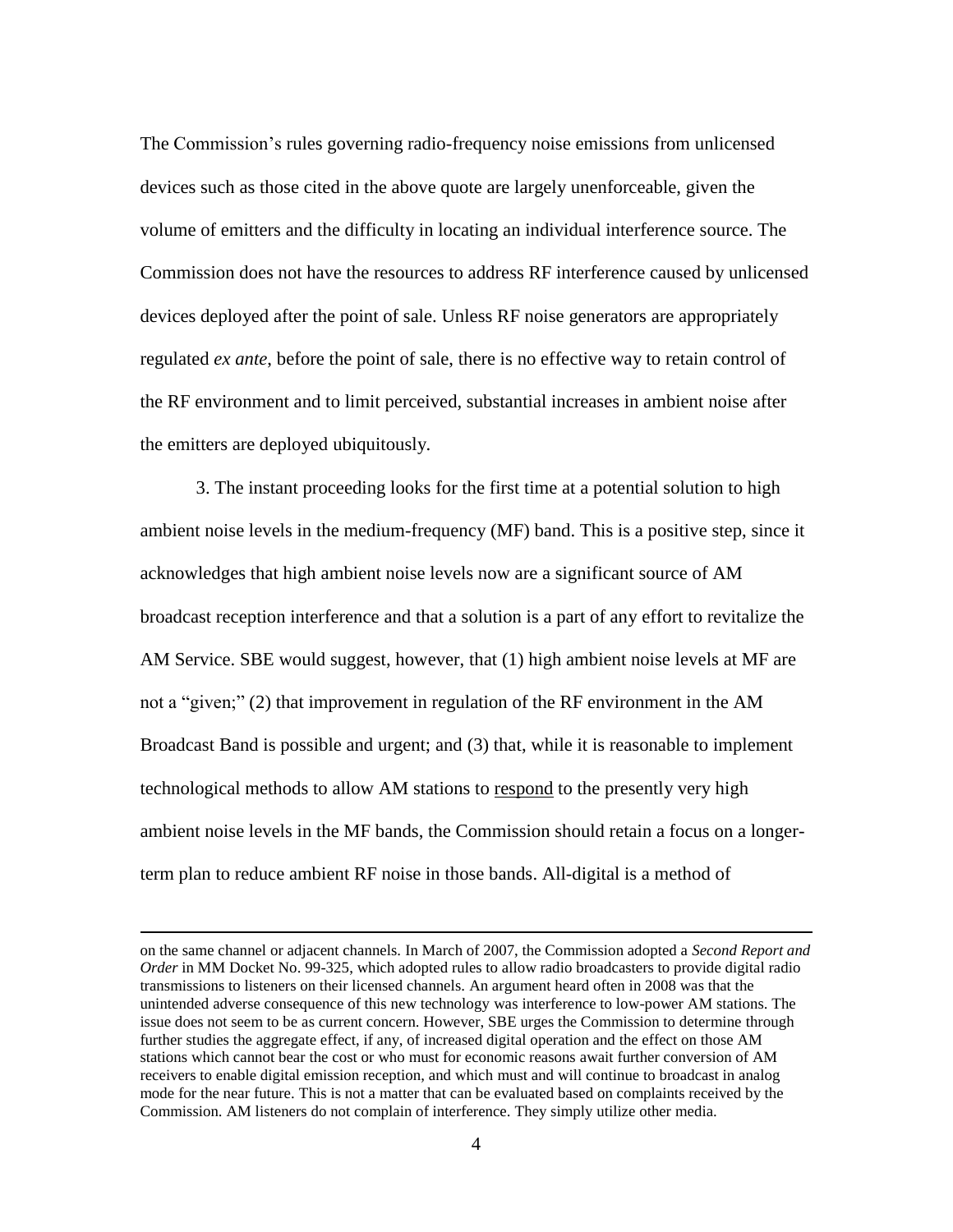responding to the problem, and it is a quite reasonable method of treating the symptoms, but it does not combat the disease, which is worsening all the time.

4. SBE concurs with the Commission's view that all-digital AM broadcasting can offer improved reliability and enhanced audio quality over analog emissions, and that it avoids or minimizes some of the issues inherent in analog emission mode. AM stations using an all-digital signal can transmit ancillary information, placing them on a par in terms of flexibility with FM digital and satellite DAB service. It makes music formats possible, and reportedly, all-digital is robust enough to approximate the signal coverage areas of analog AM stations.<sup>7</sup> Transition to all-digital service would be up to individual broadcaster's discretion, based on the licensee's own needs and the interest and the ability of the market in which the station is located to receive digital AM service. This flexibility is *critical* because of the unavoidable delays in audience acquisition of digital receivers, and because of the cost of conversion from analog or hybrid mode to alldigital. SBE also agrees that a single technical standard should be mandated, because to let the marketplace make the determination of a necessarily uniform broadcast technical standard of this nature has proven unworkable in the past in similar contexts, and it would be self-defeating now. The Commission's decision in 1980 (made at the urging of developers of equipment using incompatible standards) to let the marketplace decide an AM stereo standard delayed the implementation of AM stereo for at least fifteen years thereafter, and placed the AM Service in a competitively inferior position to FM. An

<sup>&</sup>lt;sup>7</sup> This is a key issue. According to a study by LBA Group, analog AM reception is highly dependent on the desired signal being typically some 26 dB above the ambient noise level. *See*, LBA Group, *Saving The AM Band – Why RF Noise Abatement Is So Important* (2014), [https://www.lbagroup.com/blog/saving-the-am](https://www.lbagroup.com/blog/saving-the-am-band-from-rf-noise/)[band-from-rf-noise/](https://www.lbagroup.com/blog/saving-the-am-band-from-rf-noise/) (Last viewed February 27, 2020). This subject is discussed further *infra.*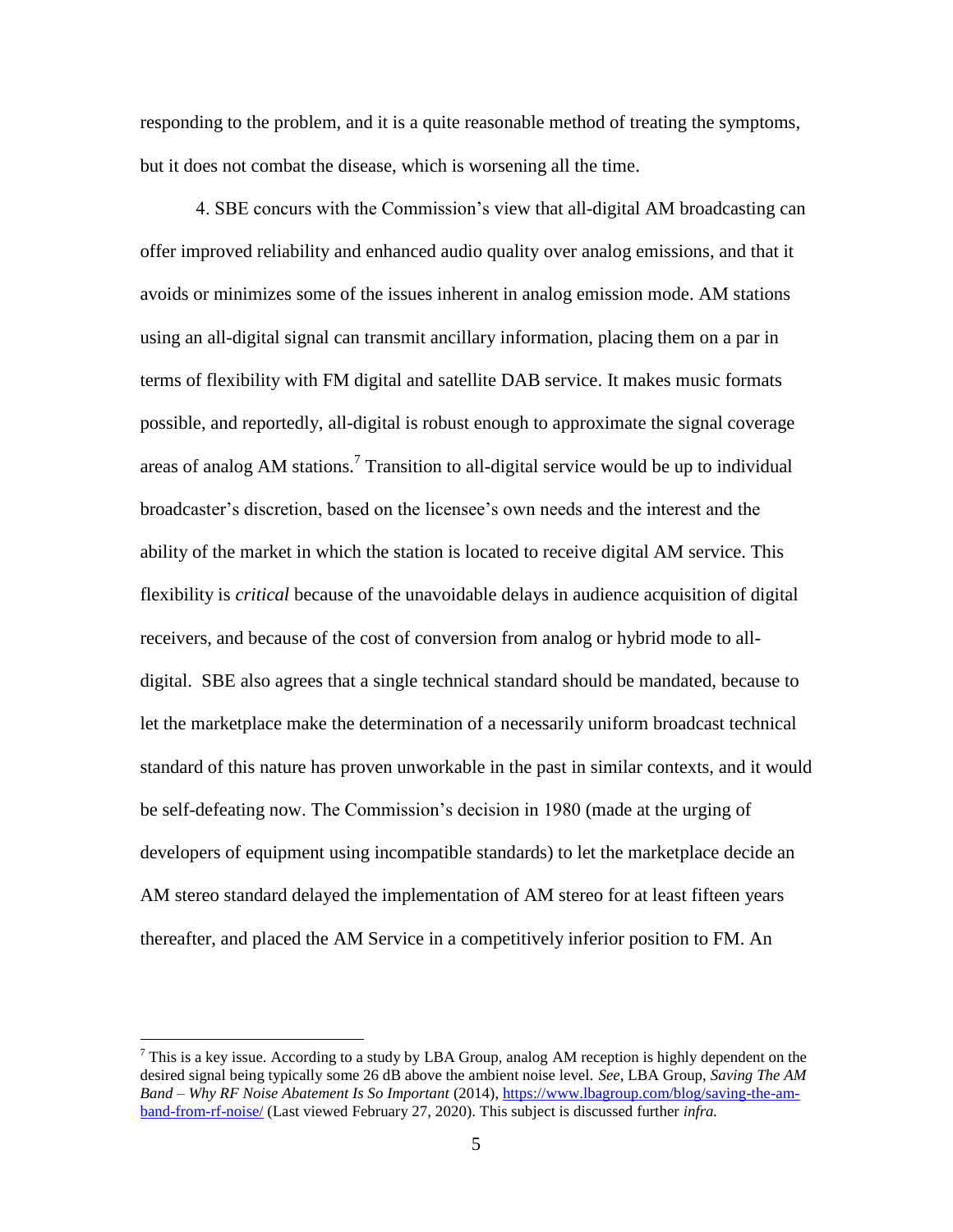appropriate, single technical standard for all-digital AM stations is the NRSC-5-D Standard.

5. SBE is impressed with the results of the NAB Labs All-Digital AM Test Project, and with the analysis of the results of the experiments conducted at WWFD. This experience would indicate that all-digital AM broadcasting will improve audio quality in a difficult RF environment. It is obvious that the auxiliary data capability enabled by alldigital should attract some listeners to AM, and as well it should permit far more flexibility in programming choices (such as music) formats. Some of the drawbacks, however, are equally manifest. The interference potential of higher powered all-digital stations to lower-powered analog AM stations is not firmly determined. Because of this, SBE urges that the prior notification requirement of ten days<sup>8</sup> proposed in the *Notice* for stations converting to all-digital should be considerably longer, on the order of 60 days, in order to permit local co-channel and adjacent channel analog stations to determine certain baseline data before the notifying station begins all-digital operation. Finally, the Notice asks for comment on the costs of conversion for AM licensees and the readiness of the public to transition to all-digital reception. This last consideration seems to SBE to be a significant obstacle to broad geographic rollout of all-digital AM broadcasting. The cost of conversion from analog to full-time, all-digital broadcasting is a two-faceted question. In terms of initial cost, assuming that extensive antenna changes are not required, licensing and signal generation equipment seem to be the major investments. That cost may be well in excess of \$25,000. If infrastructure changes are necessary, the cost could be much higher. This is an expensive proposition for an individual licensee

 $8$  It is understood that the 10-day advance notification period was derived from that which is applicable to stations planning to commence hybrid operations.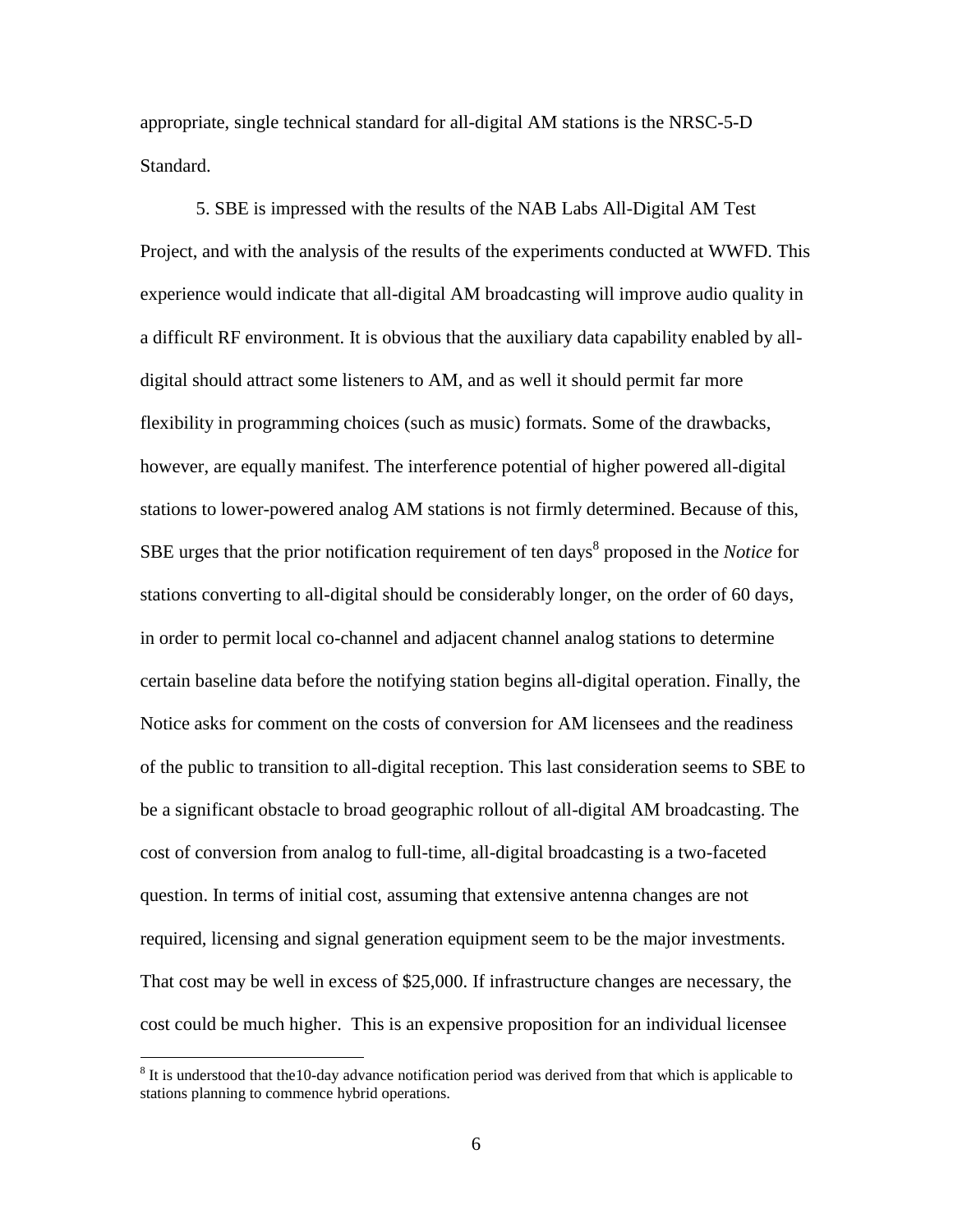with one or two AM stations, which are already struggling to compete with other media in the same local marketplace which do not have the technical problems that AM broadcasters have. The other part of the question, though, is the audience loss that will be occasioned by a licensee's decision to convert, and what percentage of current listeners will be lost by the digital conversion in a given case, by virtue of the fact that listeners own only analog receivers.<sup>9</sup> Looking at the situation broadly, there is likely not sufficient HD Radio receiver market penetration to sustain an all-digital conversion in many locations.

6. The Commission is candid and correct in its assessment that the AM Broadcast Service has struggled for decades with a decline in listenership caused by interference from point-source emitters and aggregate emitters, resulting in a completely unacceptable, high noise floor in almost all environments. SBE would suggest that the current competitive disadvantage of AM stations is almost exclusively related to this factor. There are also other reception issues and a plethora of higher fidelity alternatives that consumers are quick to select. Due to propagation characteristics and interference concerns, some AM stations are unable to provide programming at night that local communities need and want, such as high school sports, and that competitive handicap relative to other media is overwhelming. As SBE has argued for years, AM stations suffer competitively due to rampant (and, inevitably, increasing) electromagnetic

<sup>&</sup>lt;sup>9</sup> SBE would direct the Commission's attention to an excellent article on this subject by Alexander, Cris, entitled *Is the Time Right for All-Digital AM?* which appeared in Radio World Engineering Extra, February 12, 2020. Alexander notes that, based on HD Radio penetration data, a conversion to all-digital will result in a loss of 50% of a stand-alone AM station's listeners. Alexander opines, reasonably, that the real extent of HD Radio penetration varies widely by region, demographics, local and regional economic factors, and the like. This supports on the one hand a flexible approach as the Commission proposes in this proceeding. However, on the other hand, it would indicate that AM stations in the most difficult, rural, or economically depressed areas will benefit the least from all-digital conversion, and that the economic lack of competitiveness of those AM stations will continue unabated.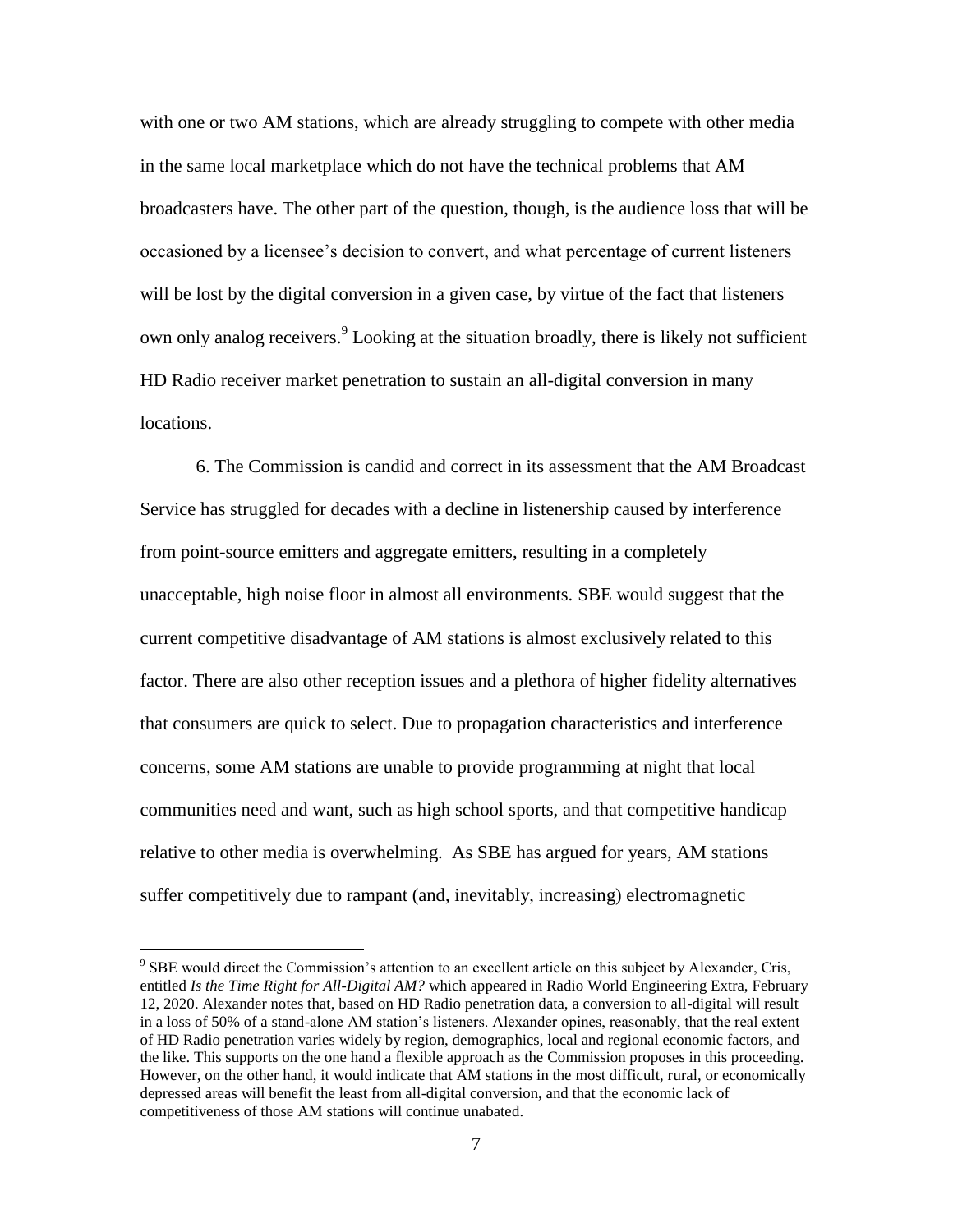emissions from various sources such as power lines, fluorescent and LED light bulbs, computer monitors, and innumerable, mostly unlicensed, RF products. The quality of AM signals in this RF environment results in AM radio being largely dominated by lowfidelity voice formats such as talk radio/foreign language programming), sports, religious programming, and news. It simply is not competitive with other media at present.

7. SBE would reiterate its request made in comments filed January 21, 2014 in response to the *Notice of Proposed Rule Making<sup>10</sup>* in Docket 13-249: commencement of an initiative to reduce ambient AM broadcast band noise, by means of Part 15 and Part 18 rule changes and stepped-up enforcement efforts relative to existing rules. The goal would be a significant reduction in AM broadcast band spectrum pollution, especially along public rights-of-way and in residential areas, where AM broadcast reception is most needed. SBE's premise was that there is an ever-worsening noise floor in the AM band in particular and in the MF range in general. It is a big part of what drives listeners away from the band, and all-digital AM is not a solution to the increasing noise floor.

8. SBE's comments in response to the *Notice of Proposed Rule Making* in Docket 13-249 stated in part as follows:

At paragraph 5 of the Notice, the Commission states candidly - and SBE suggests absolutely accurately - that 'AM radio is particularly susceptible to interference from electronic devices of all types, including such ubiquitous items as TV sets, vehicle engines, fluorescent lighting, computers, and power lines. The noise on the AM band that is caused by those sources is only expected to increase as electronic devices continue to proliferate.' SBE suggests that this enunciation of the current and predicted future RF environment in the medium-frequency spectrum is overly fatalistic, however. It is SBE's view that the goal of AM revitalization will never be realized in the medium and long term in the face of the headwind of a worsening RF

<sup>10</sup> *Revitalization of the AM Radio Service*, Notice of Proposed Rule Making, 28 FCC Rcd 15221 (2013).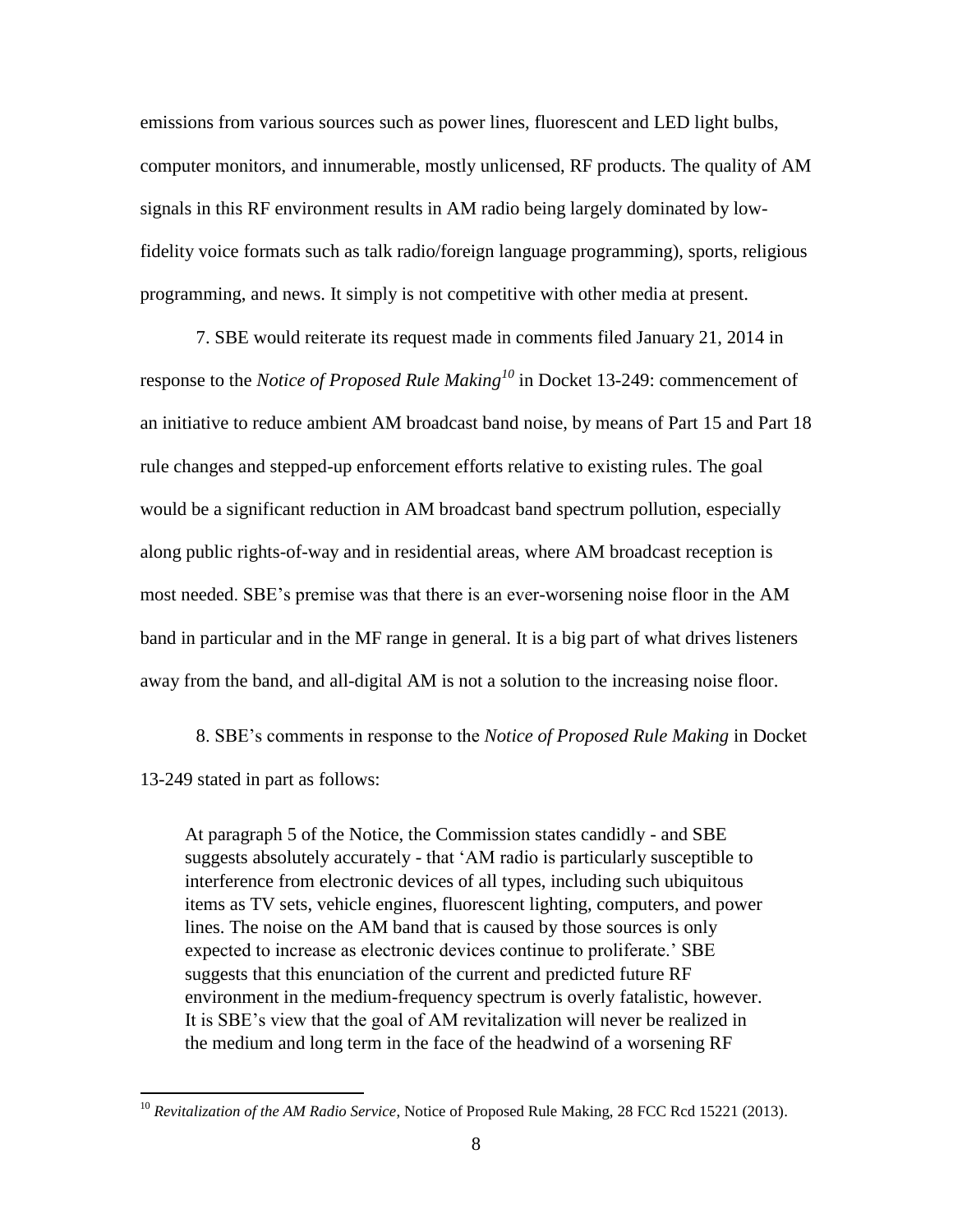noise environment in the AM broadcast band. Some regulatory relief is absolutely necessary.

It remains SBE's hope that the Commission will entertain a proposal to manage RF noise levels in the MF bands; to develop a plan to cause those levels to plateau, and then to decrease, over time. SBE is of the view that a critical component of any comprehensive, deliberate plan to improve AM broadcasting includes a reduction in ambient RF noise over time.

9. Having acknowledged that the high noise levels in the AM band are expected to increase further with the increases in the number of electronic products (and due to aging infrastructure such as, for example, power lines), it is discouraging that in this proceeding, from the outset to the present time, the Commission seems content to allow the ambient noise levels in the AM broadcast band (and in the remainder of the MF and HF spectrum as well) to continue to increase and to accept the deteriorating RF environment as a "given." There were passing references to this issue in the October 21, 2015 *Report and Order* in Docket 13-249*.* One reference was relative to the proposal to change nighttime and critical hours protection to Class A AM stations. The argument from commenters was that they could provide better service, with more power to "*overcome the local noise floor*," if the protection requirements for Class A stations were relaxed. There was no discussion of the possibility of reducing the noise floor. In the same discussion, the Commission stated that: "In this proceeding, spectrum scarcity is not the problem as much as is the need for existing AM stations to overcome *an increasing noise floor* that inhibits local service, both day and night." It is unclear why the discussion was limited to power increases and reduction of protection criteria, rather than the commencement of a discussion about reduction of the noise floor. With respect to

9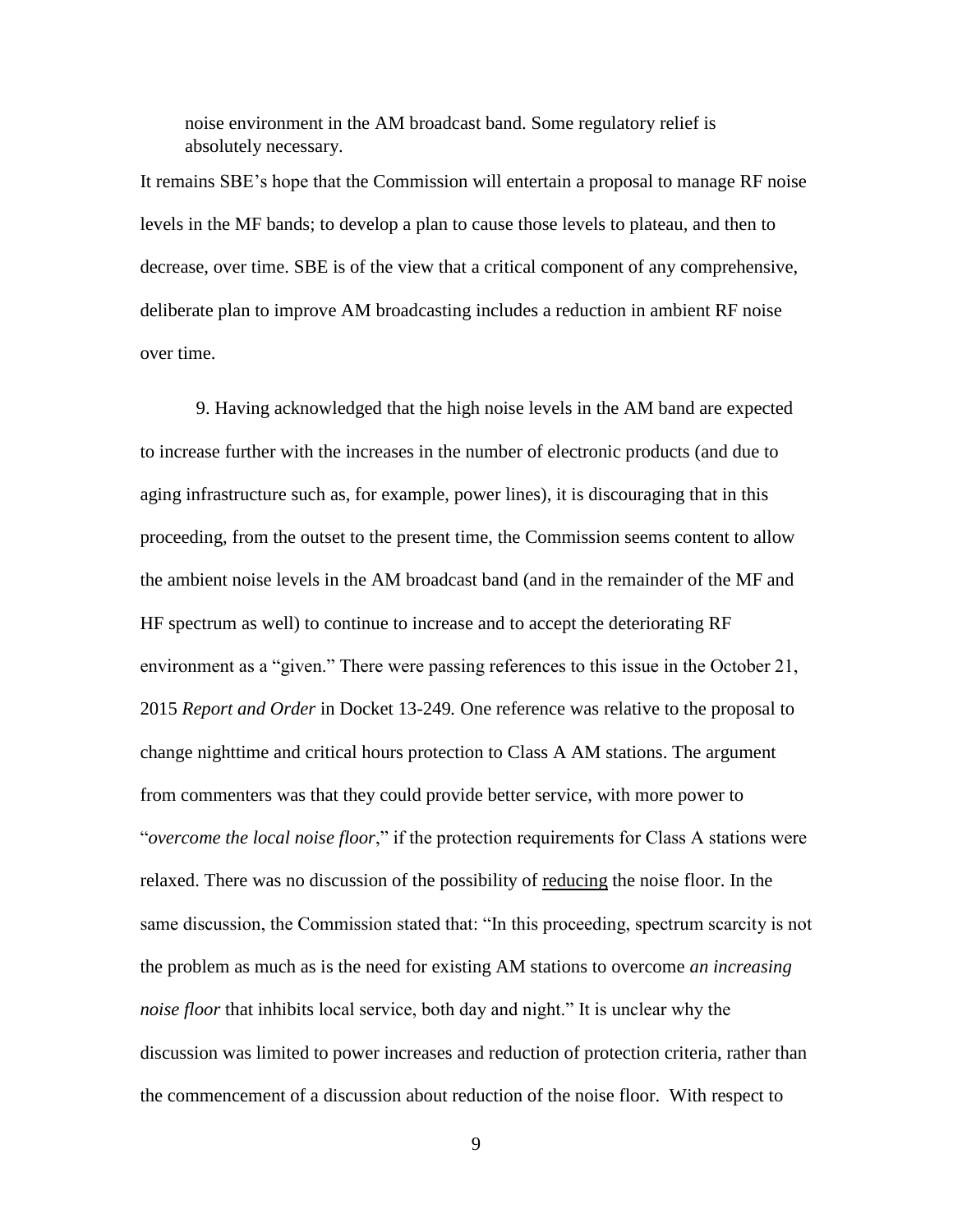nighttime RSS Calculation methodology, the Commission said that some commenters urged a return to the 50 percent exclusion method used prior to 1991, which considered only the skywave contributions to RSS calculations of co-channel stations, on the theory that it would enable AM broadcasters to improve their facilities and signals and thus *overcome the "increasing noise floor."* The instant proceeding is an attempt to create an all-digital work-around for the increasing noise floor. As a means of helping some AM broadcasters (but certainly not all, at least in the short term) overcome the noise, alldigital will certainly be helpful. But as stated above, it is a remedy that treats the symptoms, not the disease.

10. It is well understood that the Commission has over the past several decades strongly supported unlicensed, low-power RF devices and systems. Unlicensed, lowpower technologies are efficient from a regulatory perspective because (1) they do not require licensing and (2) due to either low power, highly directional antennas,ultra wide bandwidths and low power spectral density, or very intermittent duty cycles, those devices that comply with the Commission's rules are individually not significant contributors to the MF noise environment. However, the Commission apparently does not have a clear understanding of the *aggregate* effects of Part 15 and Part 18 unlicensed devices. Nor does it have any practical ability to address the interference potential of unlicensed devices past the point of sale. The Commission's ability to conduct postpoint-of-sale interference remediation is virtually non-existent<sup>11</sup> and its recent reductions in field staff available to conduct spectrum enforcement in specific cases have made it

 $11$  As but one example, power line interference complaints languish in the Commission's Enforcement Bureau for more than a decade at a time with no enforcement action taken at all. Utilities are typically nonresponsive to complaints of interference to Commission licensees in the HF and MF bands, and the Commission has shown no propensity to issue any meaningful sanctions against chronic Part 15 rule violators, including power utilities.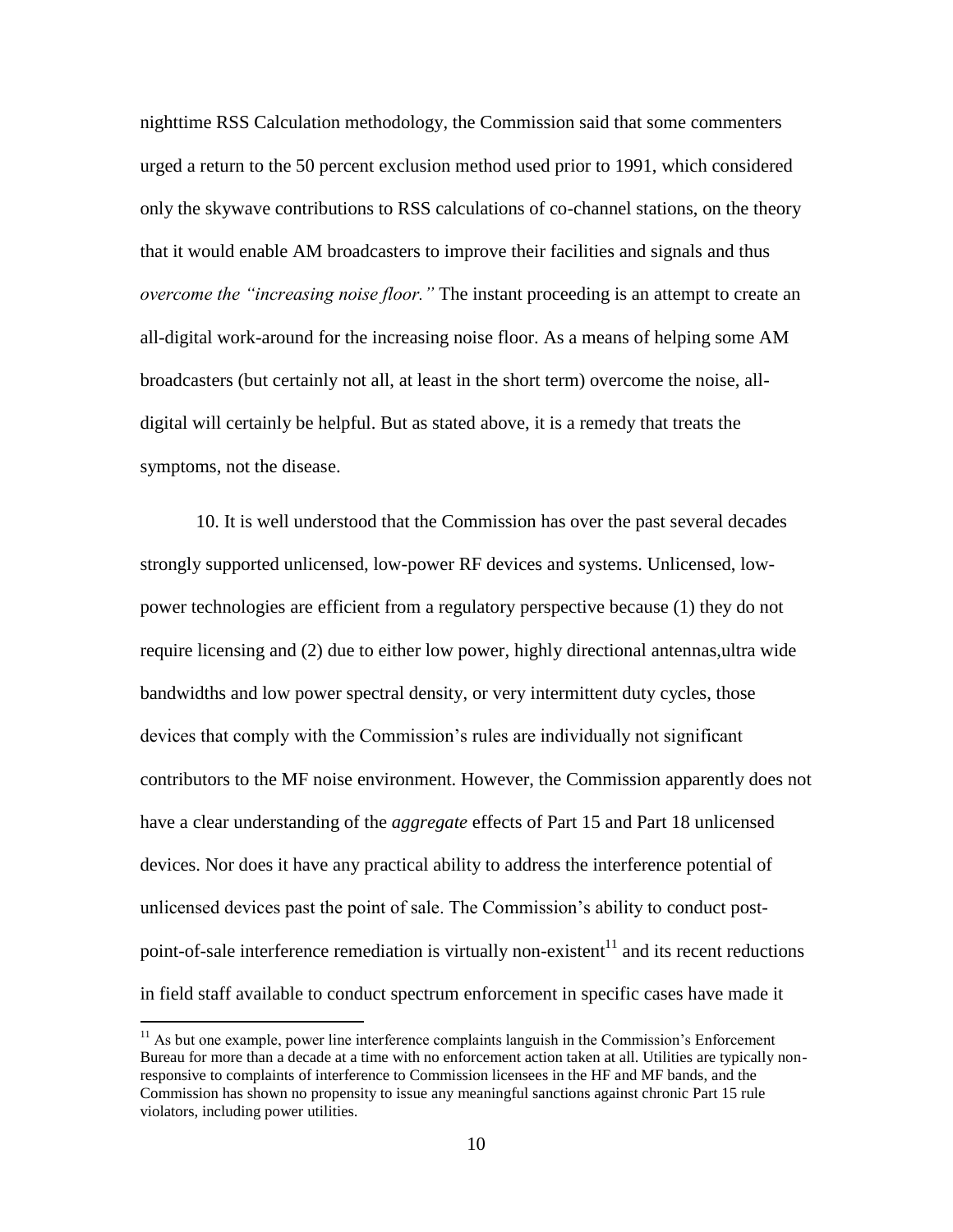clear that there is no chance that enforcement in interference cases involving unlicensed devices is not going to be available in the future either. Therefore, the only source of regulatory reform that has a meaningful chance to positively affect the noise floor over time are the regulations that create obligations on manufacturers and importers and dealers, prior to the point that the consumer or user of the device or system comes into possession of it and before it is deployed.

11. How bad are noise levels in the AM Band now? Very. The electric power grid has expanded, bringing its own noise contributions from corona, arcing, and other modes.<sup>12</sup> And, urban areas with increasing industrial activities have further added RF noise to the environment. As a consequence, AM stations have increased power to raise their signal-to-noise ratio in an attempt to preserve their coverage areas, often interfering with other stations. However, there is a limit to power increases, both economically and technically, and those limits are now reached in many cases.<sup>13</sup> The severity of AM reception interference is variable, depending on factors including location, frequency, weather conditions, and other factors. Power line interference may actually decrease in wet weather, or change with varying electric load conditions. Much unintentional interference is local in nature, but the cumulative impact can be extensive. In the case of power line interference, the impact is extreme on automobile radios, whose travel path often parallels electric distribution and transmission lines. In one power line field investigation, the signal *of a 50,000 watt radio station was found to be unusable only four* 

 $12$  A good primer on this subject is found at  $\frac{http://www.arrl.org/power-line-noise#top}{http://www.arrl.org/power-line-noise#top}$  which was prepared by the laboratory staff at ARRL, the national association for Amateur Radio. (Last viewed February 27, 2020).

<sup>&</sup>lt;sup>13</sup> See also Gorka Prieto, Manuel Velez, Amaia Arrinda, Unai Gil, David Guerra and David de la Vega, *External Noise Measurements in the Medium Wave Band* , University of the Basque Country – UPV/EHU (2007).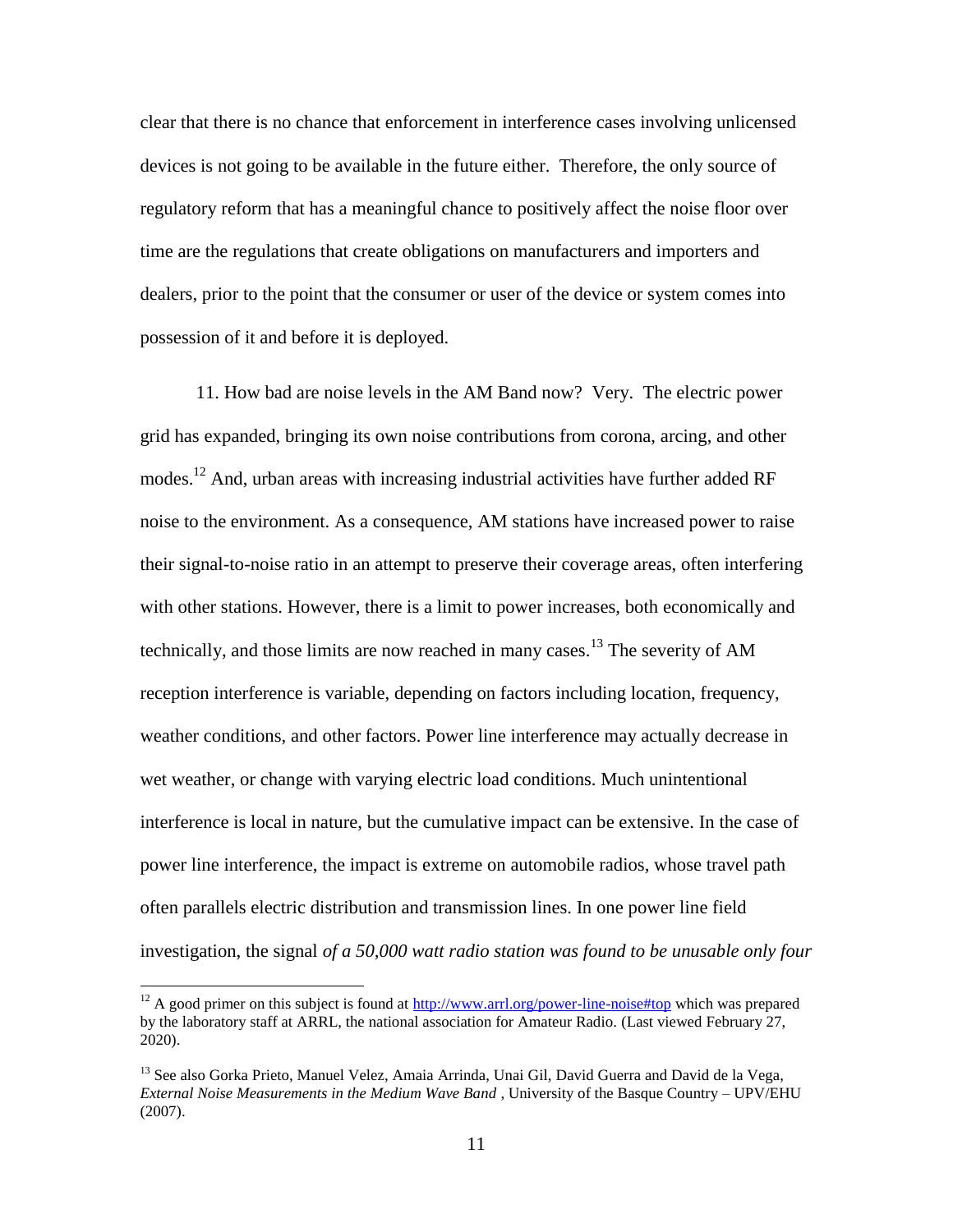*miles from the transmitter on a car radio*. The signal to noise ratio was measured to be 16 dB, which was 10 dB less than that specified by the Commission for good AM reception. By present Commission standards, the AM station at issue should have a "clean" signal out to almost 100 miles. The impact of ambient noise on typical AM station coverage is illustrated in an example. A hypothetical 10,000 watt AM station at 1000 kHz projects a usable signal to 75 miles under noise assumptions of 50 years ago. Many consider that noise levels have risen at least 10 dB, and often much more, in populated areas. That noise increase would shrink coverage to 45 miles: a coverage area decrease of 64%. To overcome this, a power increase of 10 times, to 100,000 watts, would be needed. Even if such an increase were permissible, this would represent a major increase in investment and operating costs, an increase in the station's interference impact to other coverage areas, and an increase in the station's carbon footprint. Even assuming complete success of all-digital emissions, the continuing increase of ambient noise levels will ultimately reduce the coverage areas of those AM stations.

12. The Commission does not now have, and has never had a complete understanding of ambient RF noise levels and trends thereof *over time*. Furthermore, the Commission has uneven regulations and policies governing noise-generating intentional, incidental and unintentional radiators; and its enforcement efforts in this context have been and are both impractical and insufficient. The combination of these factors paints a dismal picture for the future of the AM broadcast band; for the survivability of AM stations in the longer term (no matter what shorter-term fixes are implemented); and for the AM listening public. SBE is of the view, as it has stated numerous times, that AM listeners have media options. *RF noise will make them exercise those options*. They are

12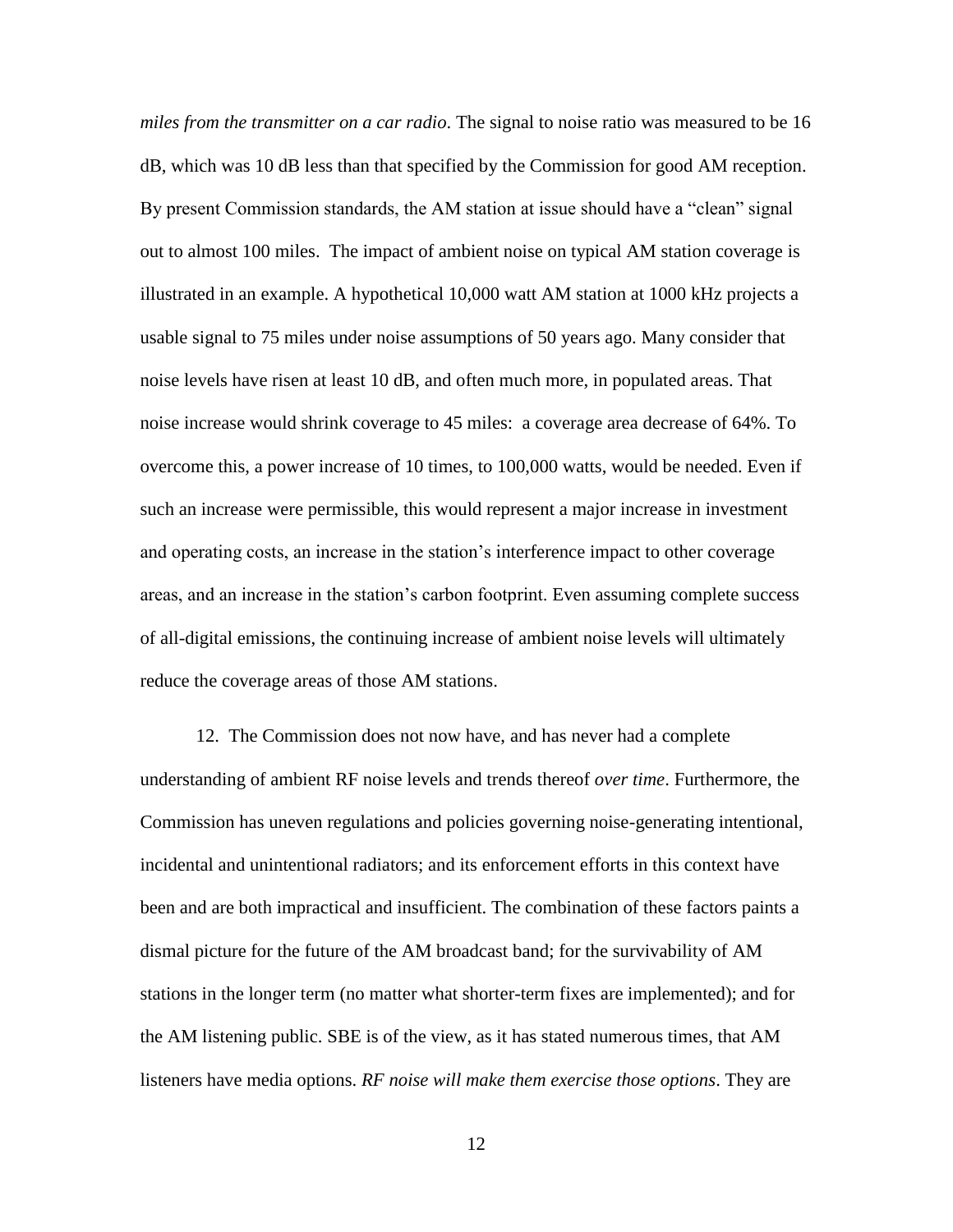not like some other interference victims such as licensees in certain services, who will complain actively when, for example, a power line; an RF lighting device, or a Part 15 intentional radiator causes interference to their receivers.<sup>14</sup> When AM listeners receive interference, they *will not suffer it*. They will simply utilize different media. The Commission's interference resolution procedures are premised on complaints. In making decisions with respect to RF emitters in the medium frequency and high frequency bands, the Commission relies far too heavily on the unenforced and largely unenforceable noninterference requirement generally applicable to Part 15 unlicensed devices. It is incontrovertible that AM broadcast band interference is not well-documented. Even if AM interference complaints were to be lodged from frustrated listeners, the Commission's Enforcement Bureau has not ever been equipped to deal with them, and it certainly is not now that many of the field offices have been closed and experienced staff relieved of their long-held positions.

13. Nor is interference from Part 15 devices to AM receivers addressed at the manufacturer level. It is the *user* of an RF device that is required to adhere to the noninterference requirement in the Part 15 rules. That is a regulatory paradigm that has failed in terms of keeping the aggregate level of man-made interference at manageable levels in the AM Band. Part 15 device users are almost inevitably non-technical persons with no

<sup>&</sup>lt;sup>14</sup> AM listeners are in mobile environments, and power lines which frequently radiate RF noise are located along miles of roadways. Radiated RF energy from power lines is at very high levels in many areas for miles along power lines, making AM reception difficult or impossible. Complaints to both electric utilities and to the Commission's Enforcement Bureau about power line interference to HF and MF radio users have gone unaddressed *for more than a decade in numerous instances*. AM listeners are also located in residential environments. RF devices that are intended for industrial environments only are routinely sold to consumers who deploy them in residential areas. As but one example, RF lighting ballasts that are intended for commercial and industrial environments are available for purchase from Home Depot, Lowe's and WalMart have been recently measured for conducted emissions. The quasi-peak limit for this type of device is  $48 \text{ dB}(\mu\text{V})$ . The measured conducted emissions from certain of these devices at 6 MHz have been measured at 106  $dB(\mu V)$ . Wide bandwidth, conducted emissions at those excessive levels will preclude AM broadcast reception over entire residential subdivisions.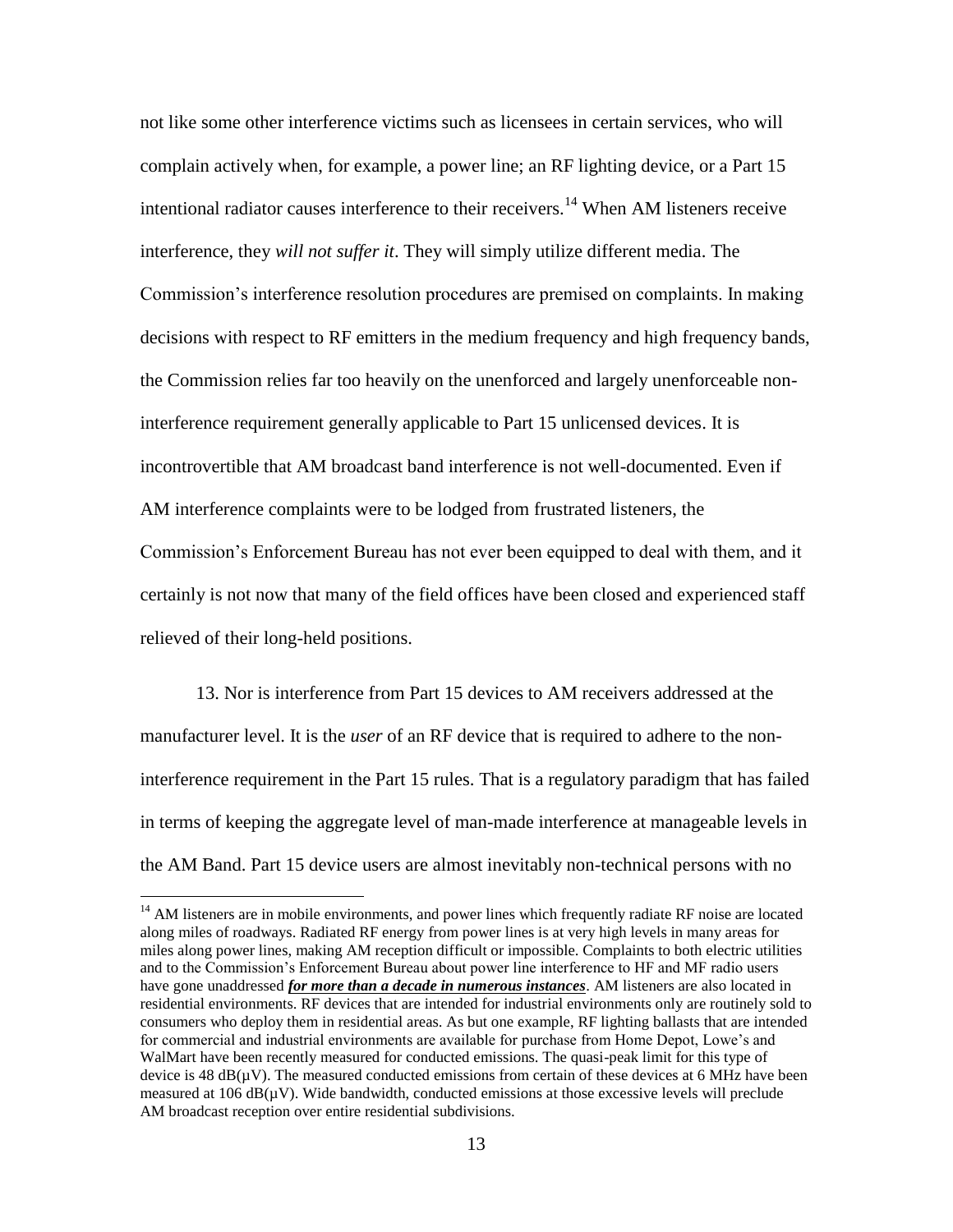interference resolution capabilities and no incentive to assist in resolving the problems, even if any might happen to be reported to them by an AM listener. Add to that the inherent difficulty in finding the source of RF noise from unlicensed (or licensed) RF devices, and it becomes apparent that RF noise from unlicensed Part 15 devices (and Part 18 Industrial, Scientific and Medical devices) is a large and - in the field - unmanageable problem.

14. AM Revitalization, in SBE's view, is not entirely a deregulatory exercise.

Some existing regulations should be better enforced, and some new regulations will be required in order to improve ambient noise conditions in the existing AM band. It is obvious that any interference management plan for the AM band has to be based on rules which limit RF noise *before* it becomes an issue, not *post hoc*, and those rules have to be enforced*.* As but a few examples, SBE offers a starting point for a plan to reduce ambient RF noise levels:

A. Radiated emission limits below 30 MHz in FCC Part 15 rules for unintentional emitters (such as, for example, plasma television receivers) should be enacted. There presently are no radiated emission limits below 30 MHz for most unintentional emitters. Only conducted limits exist now. This has become a short-range problem with respect to interference from some emitters, such as cellular telephones (especially in charge mode) and plasma television receivers. Direct radiation from a plasma display can be problematic for AM receivers and difficult to remedy. The Commission should consider establishing limits on the amount of noise that can be *radiated directly* from such devices.

B. Lower limits in Part 15 for LED light bulbs should be enacted which are harmonized with the lower limits for fluorescent bulbs in the current Part 18 rules. Part 18 rules govern fluorescent bulbs. Those Part 18 limits are lower than the Part 15 limits which govern LED bulbs. The Part 15 LED bulbs typically operate at levels 12 dB higher than Part 18 fluorescent bulbs. All of the reasons that caused the Commission to establish reasonably low limits for fluorescent bulbs exist for LED bulbs. There are apparently very few, if any interference reports involving fluorescent bulbs that meet Part 18 consumer limits. There are, however, substantial numbers of complaints of harmful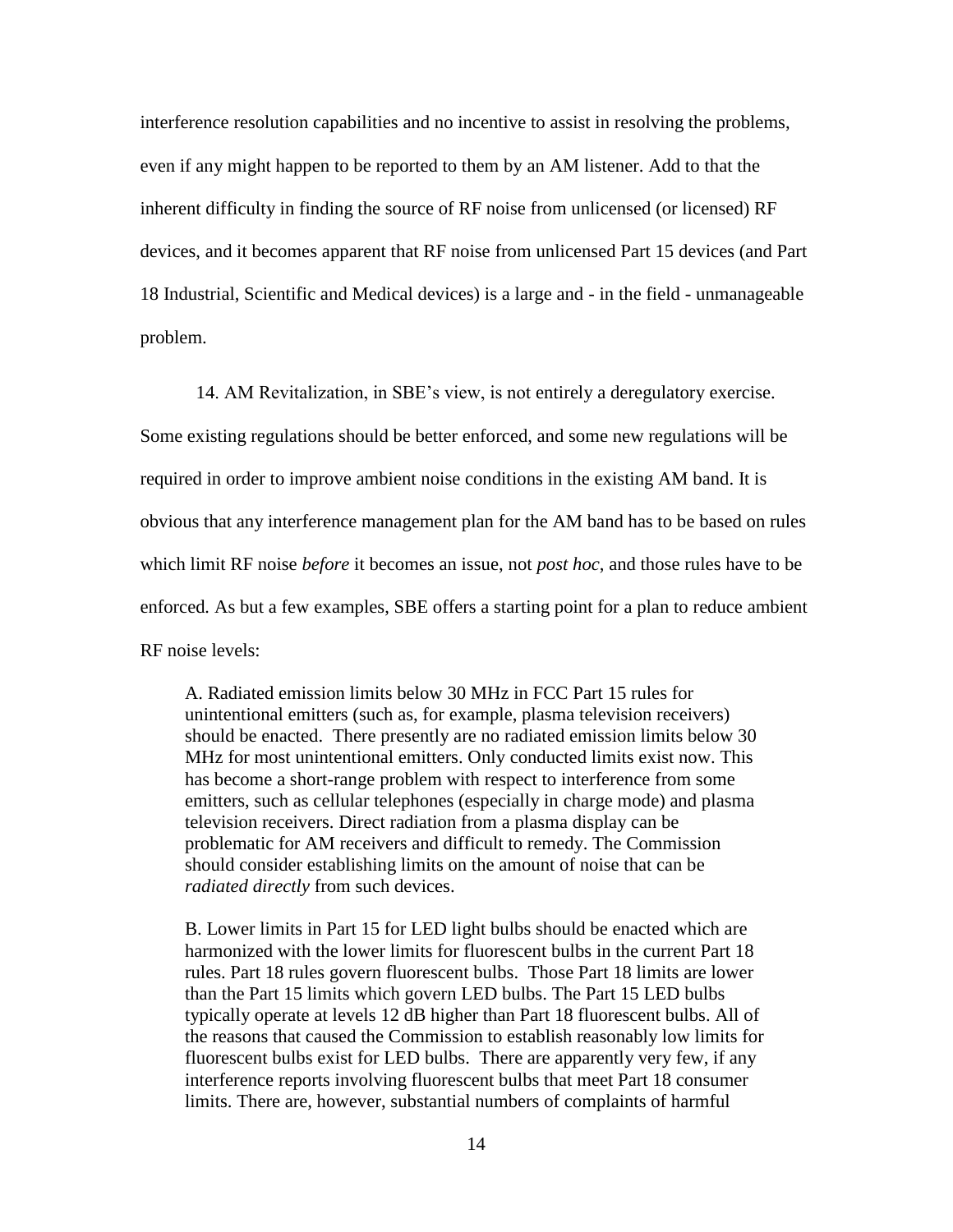interference to Amateur Radio stations from LED light bulbs on an annual basis. This is a good example of an RF management problem that must be addressed *before* the devices are marketed. There could be dozens, if not hundreds, of RF light bulbs in range of a typical AM broadcast receiver in a typical residential neighborhood. If harmful interference occurs and is reported, there is no practical, *post hoc* solution. Filtering of the bulb is not an option. They couldn't all be found, even if adequate Commission resources were available to investigate such instances. Even if they were to be found, the user of an RF light bulb that contributed to AM receiver interference would not likely be ordered by the Commission to stop using it.

C. Better external labeling on packaging for Part 18 fluorescent bulbs and ballasts should be ordered. Part 18 rules have separate limits for consumer and commercial fluorescent devices. A number of big-box stores and large hardware and consumer retailers, including some well-known nationwide chains are openly selling commercial fluorescent bulbs and ballasts to residential consumer users. Presently, there is no information on the outside of the packaging for these devices indicating that they are not legal to use in residential environments. These same big box stores are all selling Class A industrial lighting ballasts. There is material in the Office of Engineering and Technology's "Knowledge Database" (KDB) clarifying that such marketing is not legal and that the labeling, or even signage and warning, is not enough. If this policy (it is *not* a specific rule) were to be enforced, the big box store would claim that they can sell commercial environment ballasts because they also sell them to buyers for that market, but the devices are on display and the general public is not informed of the proper environment in which to deploy them.

D. Specific radiated and/or conducted emission limits for incidental emitters such as motors or power lines should be enacted. Under present Commission rules, there are no specific emission limits for incidental emitters such as power lines and non-pulsed motors. There are requirements for manufacturers of incidental emitters to use good engineering practice and a requirement that the operator of an incidental emitter use them in a way that does not cause harmful interference to licensed users of spectrum. Those rules are neither enforced, however, nor practically enforceable. Specific emission limits would set an upper level on the worst of the power-line noise cases and would require manufacturers to pay at least minimal attention to design and utilities to evaluate their entire systems at least sporadically, assuming that they perceive that there is a risk of actual Commission enforcement. Although conducted-emission limits could be established for motors and similar 120- or 240-volt devices, only radiated limits would be practical for medium-voltage or high-voltage power lines.

E. Conducted emission limits on pulse-width motor controllers used in appliances should be enacted. Under Part 15 rules, "digital devices" used in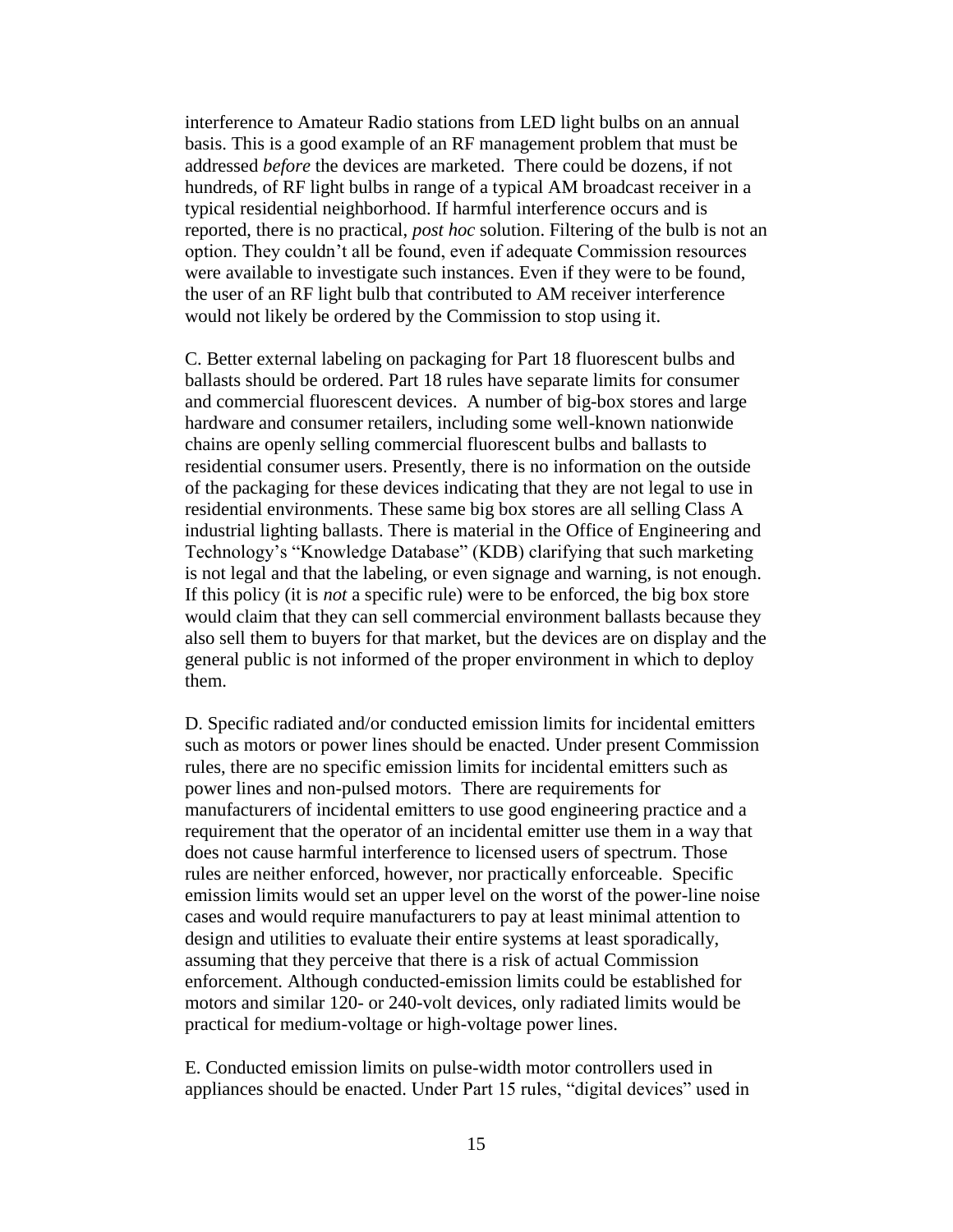appliances are exempt from specific emission limits. There are instances of interference to AM receivers from pulse-width motor controllers in washing machines, air conditioners and pool pumps. If pulse-width motor controllers are digital devices, then these 500- to 1500-watt digital devices would be exempt. Most digital devices that are used in appliances are very low power display units, microprocessor control circuitry and similar devices which have a much lower interference potential than 1500-watt motor controllers.

F. The Commission should substantially increase, and increase the visibility of, enforcement in power line interference cases. There are literally dozens of complaints from Amateur Radio operators of severe interference from power line noise annually. Power line radiation in the HF and MF Amateur allocations will in most cases directly translate to preclusive noise in the AM broadcast band. The Commission has relied completely on the good faith efforts of electric utilities to resolve these. In a few cases, those efforts have been successful. However, far more often, utilities do not have available to them and are not willing to retain persons skilled in RF interference resolution. They are unwilling to act, and the cases brought to the Commission (usually by Amateur Radio operators, rather than by nontechnical AM listeners) are allowed to languish unresolved for years, and in some cases more than a decade, without any enforcement action at all. As discussed above, AM radio interference inevitably goes unreported by listeners. A few visible enforcement actions by the Commission would create some incentive on the part of electric utilities industry and perhaps lead to the development of effective industry programs to address the burgeoning power line interference problem. Deterrence works in regulatory enforcement but the Commission's actions have to be both timely and visible in order to create that effect.

Improvement in the noise environment in the AM broadcast band will, over time, contribute substantially to the revitalization of AM broadcasting. The Commission should commence this longer term initiative without delay. It should also task its Technology Advisory Committee (TAC) with studying current ambient noise in the MF band. If this is done, it will contribute to a reasoned analysis of the Commission's Part 15 and Part 18 rules and thus contribute to a controlled RF environment over time.

15. It is SBE's sincere belief that the Commission has made short-term improvements in AM broadcasting in this proceeding, and the ability of AM licensees to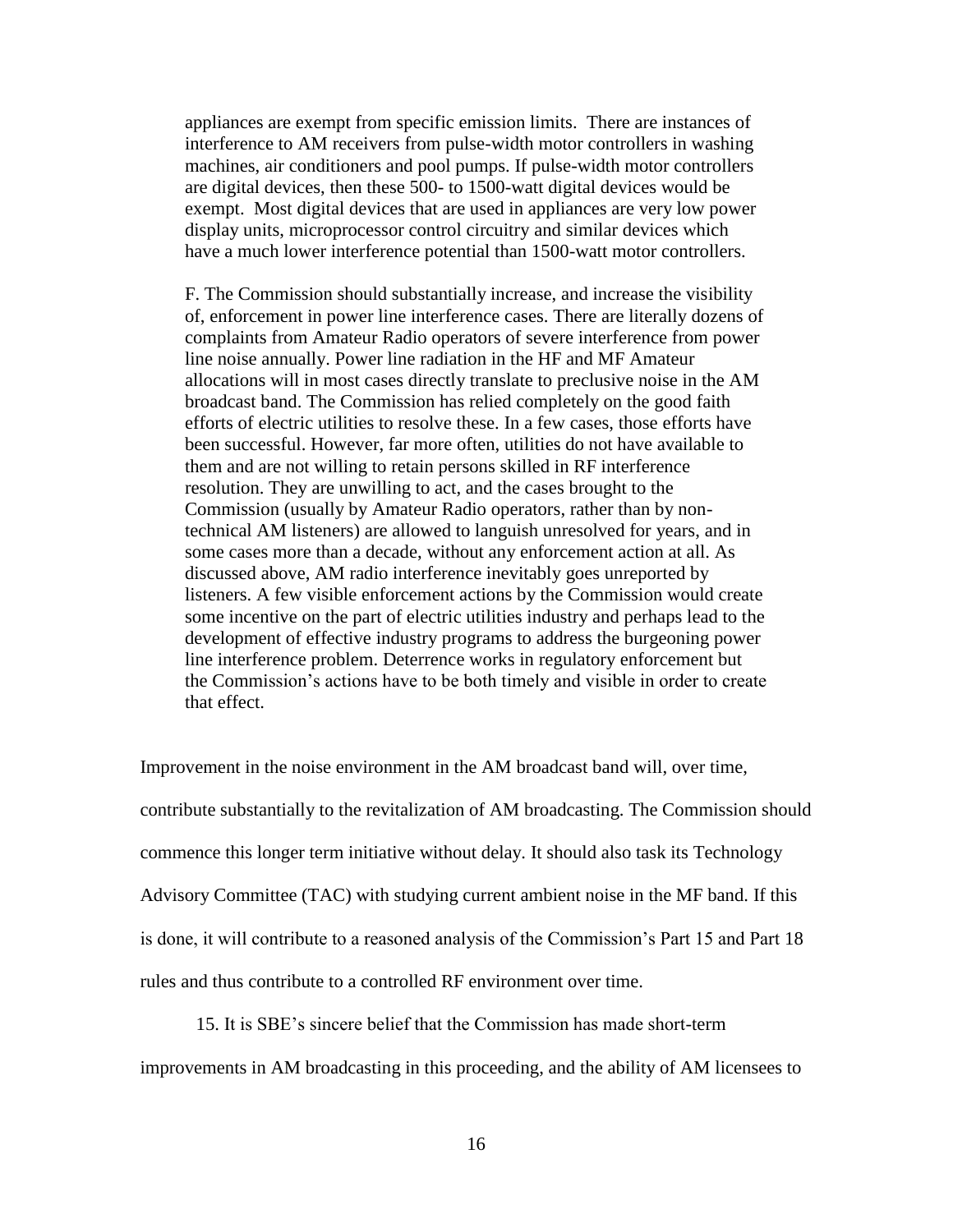utilize all-digital emissions is a helpful next step in the process. However necessary these initiatives are, they are not going to lead to any meaningful, long-term improvement in MF AM broadcasting. To do that, the Commission is going to have to be willing to implement some difficult regulatory reforms that it has not heretofore addressed, and to commit to a regulatory plan which, over time, will reduce the levels of man-made noise in the MF bands, and more broadly in the bands below 30 megahertz.

Therefore, the foregoing considered, the Society of Broadcast Engineers, Incorporated hereby respectfully requests that the Commission proceed to establish rules governing all-digital broadcasting by AM radio stations; to allow AM broadcasters (at their individual option) to broadcast using an HD Radio all-digital signal [specifically the NRSC-5-D In-band/on-channel Digital Radio Broadcasting Standard (Apr. 2017)] on a full-time basis; and to commence a proceeding to develop a longer-term plan to reduce ambient RF noise in the AM Broadcast Band band, and in the Medium Frequency bands generally.

Respectfully submitted,

## **THE SOCIETY OF BROADCAST ENGINEERS, INCORPORATED**

Wayne Pecena

Wayne Pecena, CPBE, 8-VSB, AMD, DRB, **CBNE** SBE President

\_\_\_\_\_\_\_\_\_\_\_\_\_\_\_\_\_\_\_\_\_\_\_\_\_\_\_\_\_\_\_\_\_\_\_

\_\_\_\_\_\_\_\_\_\_\_\_\_\_\_\_\_\_\_\_\_\_\_\_\_\_\_\_\_\_\_\_\_\_\_

Kevin Trueblood

Kevin Trueblood, CBRE, CBNT Chairman, SBE Government Relations **Committee**